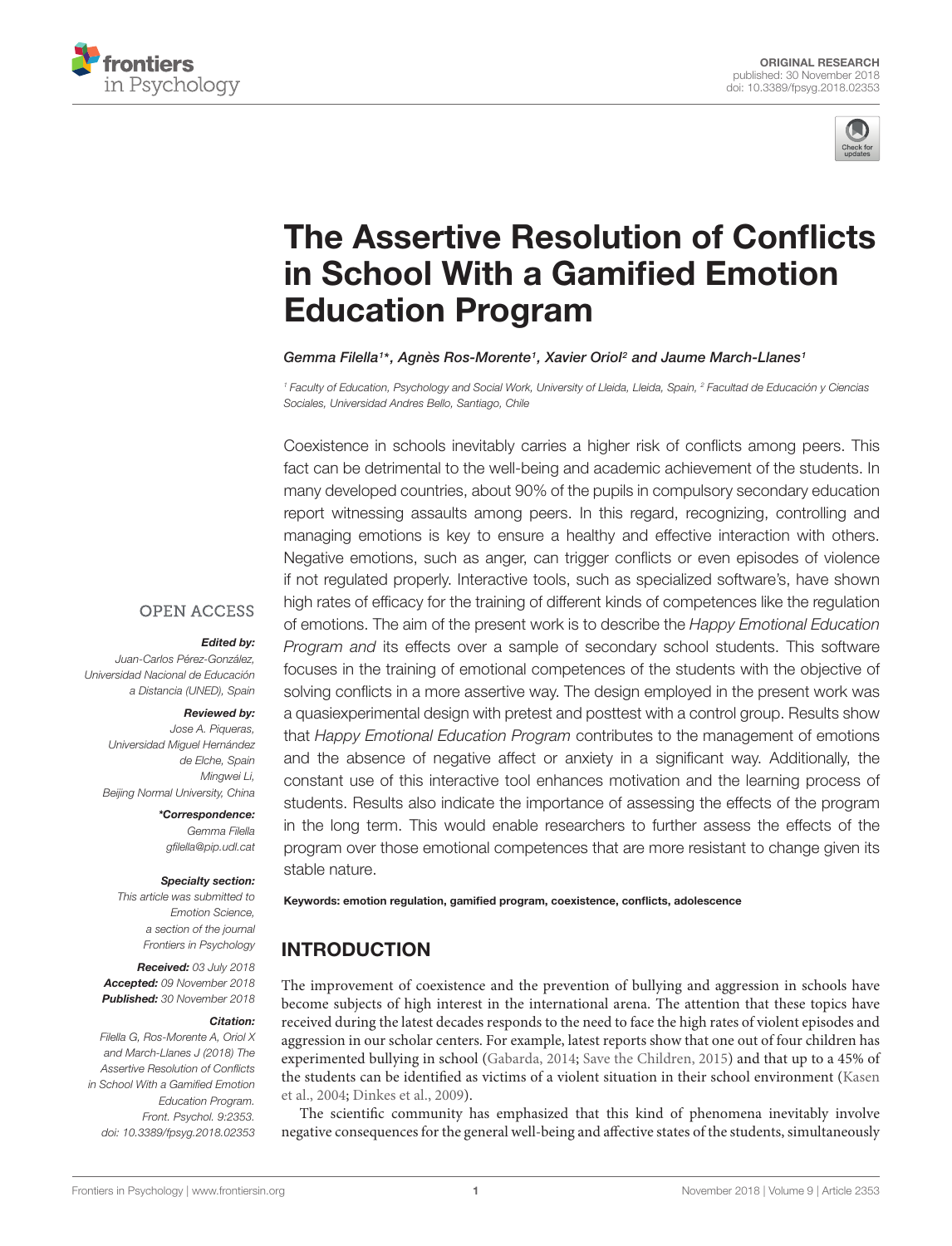hindering and challenging a correct and healthy learning process. [Wolke et al.](#page-7-0) [\(2012\)](#page-7-0) for instance, proved in 2012 with a study with 6050 mothers and their children that those individuals who had received intentional harm inflicted by peers also showed precursors or markers on the trajectory toward the development of symptomatology of Borderline Personality Disorder in childhood. Additionally, evidence shows that when the classroom climate and, by extension, coexistence among peers, is negative, the scholar center becomes more vulnerable to situations of bullying [\(Wang et al.,](#page-6-3) [2014\)](#page-6-3). Thus, results of the latest evidence unquestionably state that suffering abusive situations by peers has a detrimental effect in the academic results of the pupils, as well as the personal development of the victim, who becomes highly prone to an unhealthy state of mind and to the perception of the center as threatening and violent [\(Cerezo,](#page-5-1) [2008;](#page-5-1) [Martorell et al.,](#page-6-4) [2009;](#page-6-4) [Caballo et al.,](#page-5-2) [2011;](#page-5-2) [Pérez-Fuentes](#page-6-5) [et al.,](#page-6-5) [2011\)](#page-6-5). In the opposite manner, when coexistence in school is adequate and positive, there is a clear improvement in the participation and motivation of the students, and ultimately, in the learning process. This is reinforced by an adequate selfesteem of the students, prosocial skills and a healthy environment [\(Álvarez-García et al.,](#page-5-3) [2013\)](#page-5-3).

Related to the relationship among peers and its grounds, it is well established among the scientific community that many of the disruptive behaviors or aggressions that occur among peers are not due to an excess of hostility. Rather than being a problem of violence per se, they can better be attributed to a lack of skills and strategies to manage emotions and solve the social problems in an effective way [\(Ortega,](#page-6-6) [2010\)](#page-6-6). This can be given a positive reading, since a number of studies show that although a poor management of emotions can bring to conflict situations, aggressions and intimidation, a systematic training of these skills can facilitate an important decrease in this kind of behaviors [\(Extremera and Fernández-Berrocal,](#page-6-7) [2003;](#page-6-7) [Pérez-Escoda et al.,](#page-6-8) [2013;](#page-6-8) [Romera et al.,](#page-6-9) [2015;](#page-6-9) [Filella et al.,](#page-6-10) [2016;](#page-6-10) among others).

Evidence so far widely recognizes that all the emotional responses are necessary and useful [\(Öhman and Mineka,](#page-6-11) [2001\)](#page-6-11). However, when emotions are mismatched to our needs and become disrupted, it is of the foremost importance to use strategies in order to regulate our emotional state [\(Gross and](#page-6-12) [John,](#page-6-12) [2003;](#page-6-12) [Aldao et al.,](#page-5-4) [2010\)](#page-5-4). Empirical evidence shows that an effective management of emotions leads to several important outcomes, such as mental health [\(Gross and Muñoz,](#page-6-13) [1995\)](#page-6-13), subjective and psychological wellbeing [\(Balzarotti et al.,](#page-5-5) [2016\)](#page-5-5), and relationship satisfaction [\(Murray,](#page-6-14) [2005\)](#page-6-14). On the contrary, emotion dysregulation may lead to certain forms of psychopathology [\(Aldao et al.,](#page-5-4) [2010\)](#page-5-4) and maladaptive behaviors [\(Harrison et al.,](#page-6-15) [2010\)](#page-6-15). Studies in this direction, thus, show the need for action and the urge to develop efficient training programs. This would help improving emotional competencies in scholar centers, at the same time that there is an enhancement of the positive climate and a prevention of aggressive manifestations among peers [\(Extremera and Fernández-Berrocal,](#page-6-7) [2003;](#page-6-7) [Ortega,](#page-6-16) [2006;](#page-6-16) [Pena and Repetto,](#page-6-17) [2008;](#page-6-17) [Pérez-Escoda et al.,](#page-6-18) [2012;](#page-6-18) [Miñaca-](#page-6-19)[Laprida et al.,](#page-6-19) [2013;](#page-6-19) [Blair and Raver,](#page-5-6) [2015\)](#page-5-6).

The design and implementation of programs that train certain socioemotional skills is not altogether new. Researchers and professionals have sought to find adequate socioemotional programs that improve the learning process of the students for over a decade (for example, [Pascual and Cuadrado,](#page-6-20) [2001;](#page-6-20) [Filella](#page-6-21) [et al.,](#page-6-21) [2002;](#page-6-21) [Güell and Muñoz,](#page-6-22) [2003;](#page-6-22) [Renom,](#page-6-23) [2003;](#page-6-23) [López-Cassà](#page-6-24) [et al.,](#page-6-24) [2005;](#page-6-24) [Greenberg and Kusché,](#page-6-25) [2006\)](#page-6-25). One of the pioneers in the approach of social and emotional skills was the Collaborative for Academic, Social and Emotional Learning (CASEL), which started applying programs in the North American schools on the premise that those problems that have an impact during childhood and adolescence in schools are mainly explained by difficulties in the social and emotional field. Thus, these programs have the final objective of fostering these kind of skills since a very early age, promoting a positive and motivating environment for the child through novel methodologies [\(Greenberg et al.,](#page-6-26) [2003\)](#page-6-26).

Benefits stemming from this type of interventions in emotional education have rapidly spread in the scientific field, proving that there have been significant improvements in the prosocial behavior and an important decrease of negative and disruptive behaviors [\(Eisenberg et al.,](#page-6-27) [2004;](#page-6-27) [Pérez-González,](#page-6-28) [2008\)](#page-6-28). These results are also consistent with previous studies carried out in the neuroeducational field [\(Davidson,](#page-5-7) [2012\)](#page-5-7), which show that the benefits obtained by well-designed socioemotional programs go beyond momentary changes and that they bring long-term beneficial effects at a biological, psychological and social levels.

Ultimately, the development of socioemotional skills in the scholar context has proved to be an important enhancer of a healthy development of any human being. The promotion of a stable self-esteem, the fostering of motivation for learning, and the promotion of mental health are just a few examples that can be explained by a solid and efficient set of socioemotional competences [\(Jiménez,](#page-6-29) [2009\)](#page-6-29). Additionally, those interventions that enhance the management of negative emotional states have also proved to increase academic achievement in children in the short and also in the long-term [\(Extremera and](#page-6-7) [Fernández-Berrocal,](#page-6-7) [2003,](#page-6-7) [2004;](#page-6-30) [Pérez-Escoda et al.,](#page-6-18) [2012,](#page-6-18) [2014\)](#page-6-31).

In view of these findings, we can state that there is a need to train and enhance emotion education in school. To achieve this objective, researchers need to seek and implement novel methodologies that ensure the improvement and the engagement from the educative community. In this sense, authors and professionals have started developing and exploring new lines of intervention and programs, such as virtual platforms. Among the virtual mediated experiences, videogames are becoming increasingly popular and they are attracting the interest of researchers about their opportunities for positive individual functioning, increased motivation and learning enhancers in schools (e.g., [Gaggioli et al.,](#page-6-32) [2014;](#page-6-32) [Villani et al.,](#page-6-33) [2018\)](#page-6-33). For this reason, in the present work we aim to show the evaluation of an educative gamified program underpinned in the model of emotional competences developed by the Group of Psychopedagogical Orientation [\(Bisquerra Alzina and Pérez](#page-5-8) [Escoda,](#page-5-8) [2007\)](#page-5-8) which focuses in five dimensions: emotional awareness, emotional regulation, autonomy, social competences, and life's competences [\(Bisquerra Alzina and Pérez Escoda,](#page-5-8) [2007\)](#page-5-8).

Happy software's. Happy 12–16.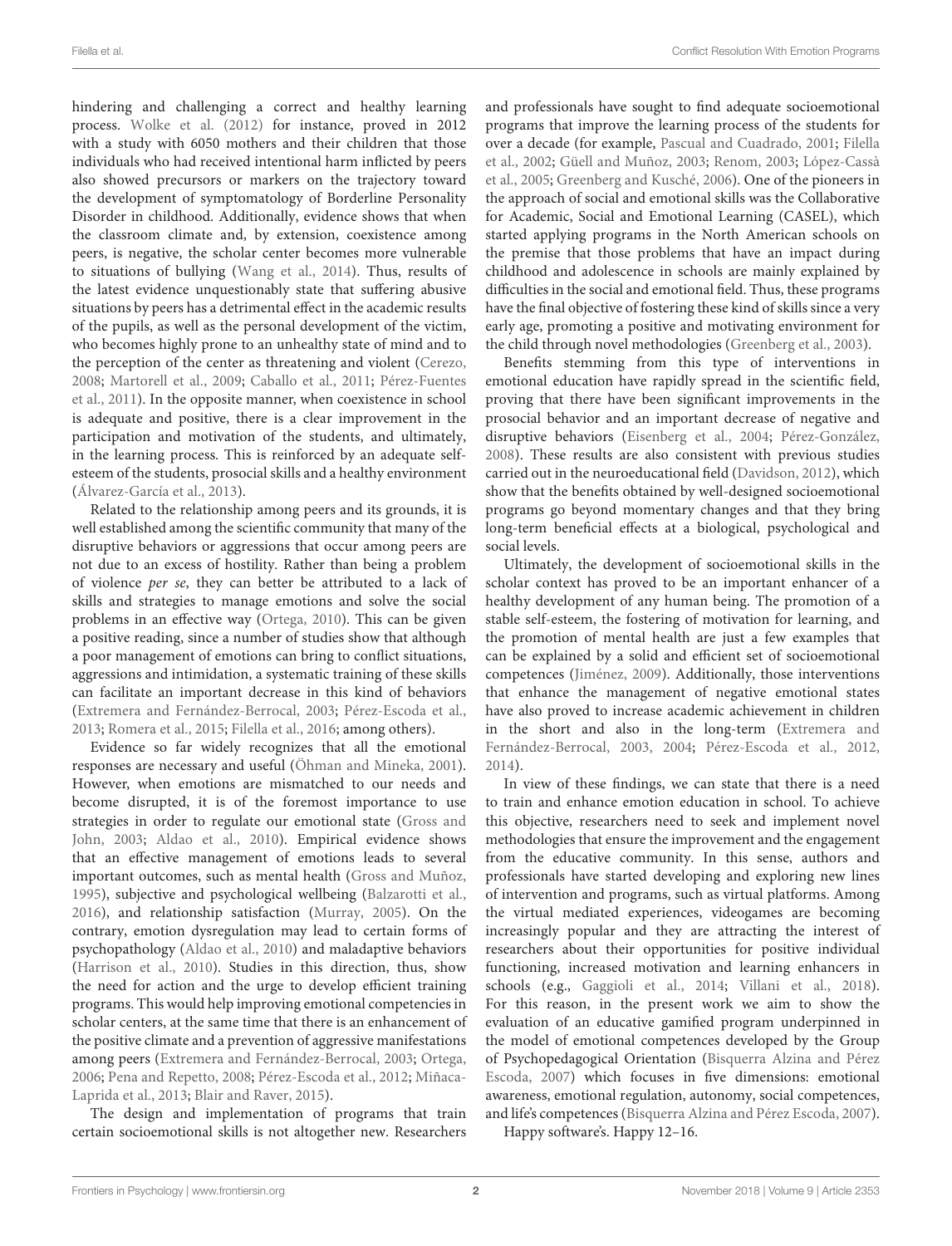Happy 12–16 is a gamified program which is part of the Happy software's. Happy 12–16 is specifically designed to help adolescents aged from 12 to 16 improving the management of their emotions by training their emotional competencies. As mentioned above, evidence has proved that those individuals that display a successful management of emotions can give a better answer to those conflicts that they encounter during their daily life [\(Webster-Stratton and Reid,](#page-6-34) [2004\)](#page-6-34).

This program is structured in 25 conflicts, 15 of which take place in the scholar context and the other 10 take place among siblings in the household or family context. Three examples of the conflicts that students can encounter in the software are the following:

In the scholar context: "You stain with chalk your classmate of sub-Saharan origin while you insult him telling him he looks better like this," or "You observe how your classmates have erased Robert from the Whatsapp group of the class because the group administrator does not like him."

In the family context: "Your brother needs to focus in order to study for an exam but you put on very loud music."

The student will have to choose among different answer possibilities (assertive answer, passive answer, or aggressive answer) for each conflict. However, only the assertive response is considered correct. Every time the student chooses the assertive answer, he will receive bonus points.

It is important to note that the student does not always have the same role when playing the videogame. The participant can be the bully, the victim or the observer or bystander. This helps promoting the number of possibilities and strategies that the students will have to display and learn in order to select a proper answer.

Happy software's stem from the Psychopedagogical Orientation Group (GROP) theory of emotional competences. The GROP takes into account the orientations of the developmental psychology, cognitive and linguistic skills and the development of the six moral stages developed by Piaget-Kholberg to build the foundation of the gamified programs. Also, the strategies of emotion regulation used in the programs draw from the model of [Gross](#page-6-35) [\(2007\)](#page-6-35), which points out three strategies of regulation that are applied in the Happy software's: attention deployment, reappraisal and situation selection.

The resolution of the conflict situations follows the scheme described in the following figure:

Taking into account all this information, the main aim of the present work is describing the intervention and the results of the program Happy 12–16 in a group of students in Spain. Specifically, we intend to assess the effects of the Happy 12–16 software on the emotional competencies and other important correlates, such as the levels of anxiety of students, the climate in the classroom and the academic achievement of the students.

# MATERIALS AND METHODS

## **Participants**

The sample of the present study was composed of a group of students of secondary education schools in the regions of Lleida

and Huesca (Spain). Among the participant schools, there were those schools which underwent the experimental condition and other schools which constituted the control group.

The final sample consisted of a total number of 903 students. 471 of them were males (52.2%) while 432 (47.8%) were females. All the students of this group were in 1st ( $n = 440$ ; 48.7%) and 2nd  $(n = 463; 51.3%)$  grades of compulsory secondary education. The average age of the students was 12.63, with a standard deviation of 0.608.

The experimental group included 472 students of 7 different high-schools (52.3% of the total) and the control group was constituted by 431 students of 4 voluntary centers (47.7% of the total). In the analyses, no statistically significant differences among groups were found.

### **Instruments**

The instruments to tackle the variables included in the study were:

Emotional Development Questionnaire for secondary school (QDE SEC; [Bisquerra Alzina and Pérez Escoda,](#page-5-8) [2007\)](#page-5-8). This instrument has two versions, one for elementary school students and another for adolescents. In the version for adolescents, there are 35 items. It is possible to obtain a global score or a score for each one of the subscales described by the Group of Psychopedagogical Orientation (GROP): Emotional Awareness, Emotion Regulation, Emotional Autonomy, Social Competences and Life's Competences [\(Bisquerra Alzina and](#page-5-8) [Pérez Escoda,](#page-5-8) [2007\)](#page-5-8). In the present work, we used the global score for being more informative regarding the objectives of the study and showing a higher internal consistency. In fact, when psychometrically analyzed, the instrument showed an adequate internal consistency, with an Alpha coefficient of 0.83 for the total score, and 0.70–0.80 for the different subscales.

Stait-Trait Anxiety Inventory (STAI; [Spielberger,](#page-6-36) [1973;](#page-6-36) [Seisdedos,](#page-6-37) [1982\)](#page-6-37). This instrument was created by [Spielberger](#page-6-36) [\(1973\)](#page-6-36). Later, it was adapted to the Spanish population by [Seisdedos](#page-6-37) [\(1982\)](#page-6-37) and it kept its original two scales with 20 items each that assess Anxiety-State (A-E) and Anxiety-Treat (A-T). In this case, the instrument showed an excellent internal consistency with an Alpha of Cronbach of 0.93. For the purposes of the present work, only the A-E scale (Alpha coefficient of 0.94) was administered, since the main interest regarding anxiety was to explore the anxiety levels of the individuals in the moment of the study.

Happy 12–16 gamified software, described in the previous section, was administered to students of the experimental group during their weekly hours of tutoring (2 h per week), as part as their curricula. Administration of Happy software was always under the supervision of a trained teacher who guided and supervised the sessions.

Finally, academic performance was evaluated with the average marks of all the subjects: Biology and Geology, Geography and History, Spanish Literature, English Literature, Physical Education, Ethics, and three different subjects that students could choose during the academic course. The gathering of data regarding academic performance was carried out in December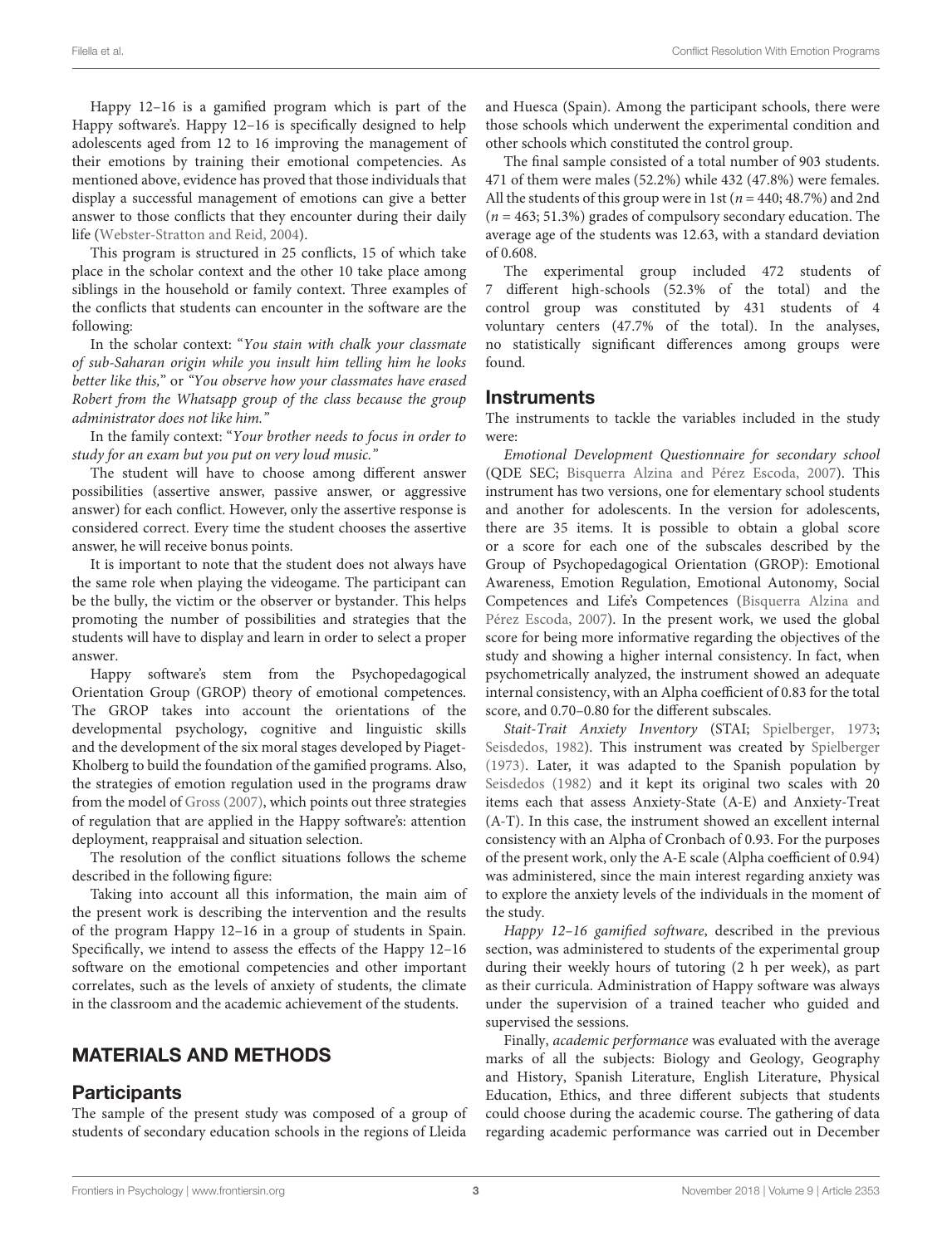(first evaluation of the academic year) and in June (third and last evaluation of the academic year).

## Procedure

Before the study took place and in order to ensure that the project would be implemented in an optimal way, the research team contacted the Department of Education in Spain. The present research was introduced to all the professionals of the Department in different meetings. Also, the research plan was studied in detail by the Department of Education and the management teams of each scholar center, achieving the consent of the Government's Department of Education.

It is also important to note that this study was exempt of ethics approval beyond the approval of ethics committee of the University of Lleida itself, since it was considered non-invasive and school related. However, given the young age of the students, both parents and students were thoroughly informed about the research. Parents were informed in the first meeting of the academic course with the management team. Those who did not want to participate from the beginning were given the option to leave. Those who showed interest had the opportunity to ask investigators and teachers and only those who were 100% sure of their participation were included in the study. Parents gave oral consent to the schools to enable their children to undergo the study. Once the students filled out the questionnaires, they also gave consent of their participation. This consent procedure was approved by the Committee that approved the study itself.

Thereupon, there was a first contact with those schools that showed their willingness to participate with the objective of explaining them the research project associated with the existent software's (Happy 8–12 and Happy 12–16), and most specifically Happy 12–16. Given the novelty of the software's and the interest in an extensive analysis of its effects, two researchers of the team oriented, guided and trained the teachers and management teams of each one of the experimental schools participating for the administration of the software's. The training on Happy 12–16 took over 30 h distributed in sessions of 1 h. Only after completing the training, the posttest protocol was administered. Subsequently, those centers of the experimental condition followed the 12–16 Happy training program and, finally, all the remaining data of the students was collected with the posttest protocol. The design of the present research was a quasi-experimental design with pretest and posttest and a control group.

## Data Analysis

In order to assess the effect of the Happy 12–16 software in the experimental group a General Linear Model (GLM) for repeated measures was carried out for each subscale and for the total QDE SEC, STAI-E and Academic achievement. Group was the between factor, and phase (Pre vs. Post) the within factor. P-values were adjusted according to the stepwise Holm procedure to correct the familywise error rate with correlated scores [\(Bender and Lange,](#page-5-9) [2001\)](#page-5-9). Data was processed using the SPSS 20.0 software package.

# RESULTS

Descriptive data of the quantitative variables with the analysis of the comparison pretest and posttest of both subsamples of the study can be seen in **[Table 1](#page-3-0)**. Descriptive statistics of the demographic variables were obtained in the very beginning of the study for both groups (control and experimental) in order to analyze and compare the homogeneity of the sample.

At the time of data collection, students completed QDE-SEC for the global scale and for its subscales. As **[Table 1](#page-3-0)** shows, these results show that QDE-SEC scores of those students who underwent the intervention with Happy software

<span id="page-3-0"></span>**TABLE 1** | Average values of the results of the tests for the control  $(n = 432)$  and experimental  $(n = 472)$  groups of secondary school students.

| Test                        | Group        | Pre Happy 8-12<br>score | Post Happy 8-12<br>score | Average change<br>pre/post | Average change<br>$F$ ; $p$ -value* | Effect size (d) |
|-----------------------------|--------------|-------------------------|--------------------------|----------------------------|-------------------------------------|-----------------|
| <b>QDE SEC total</b>        | Experimental | 6.09                    | 6.05                     | 0.04                       | 3.77;0.52                           | 0.13            |
|                             | Control      | 6.26                    | 6.18                     | 0.08                       |                                     |                 |
| QDE SEC emotional awareness | Experimental | 7.38                    | 7.57                     | 0.19                       | 7.71:04                             | 0.19            |
|                             | Control      | 7.24                    | 7.32                     | 0.07                       |                                     |                 |
| QDE SEC emotion regulation  | Experimental | 5.12                    | 5.06                     | 0.06                       | 0.17;0.68                           | 0.03            |
|                             | Control      | 5.22                    | 5.25                     | 0.03                       |                                     |                 |
| QDE SEC autonomy            | Experimental | 5.82                    | 6.01                     | 0.19                       | 6.02; 0.03                          | 0.16            |
|                             | Control      | 5.96                    | 6.02                     | 0.06                       |                                     |                 |
| QDE SEC social competence   | Experimental | 5.96                    | 5.97                     | 0.01                       | 0.20; 0.65                          | 0.03            |
|                             | Control      | 6.13                    | 6.03                     | 0.10                       |                                     |                 |
| QDE SEC life's competences  | Experimental | 6.30                    | 6.54                     | 0.24                       | 26.25; 0.005                        | 0.34            |
|                             | Control      | 6.50                    | 6.77                     | 0.17                       |                                     |                 |
| STAI-E                      | Experimental | 43.71                   | 44.70                    | 0.99                       | 5.02; 0.02                          | 0.15            |
|                             | Control      | 42.67                   | 43.22                    | 0.55                       |                                     |                 |
| Academic achievement        | Experimental | 5.89                    | 6.07                     | 0.18                       | $33.08$ ; $< 0.001$                 | 0.38            |
|                             | Control      | 5.87                    | 5.98                     | 0.11                       |                                     |                 |

<sup>∗</sup>Adjusted by Holm procedure.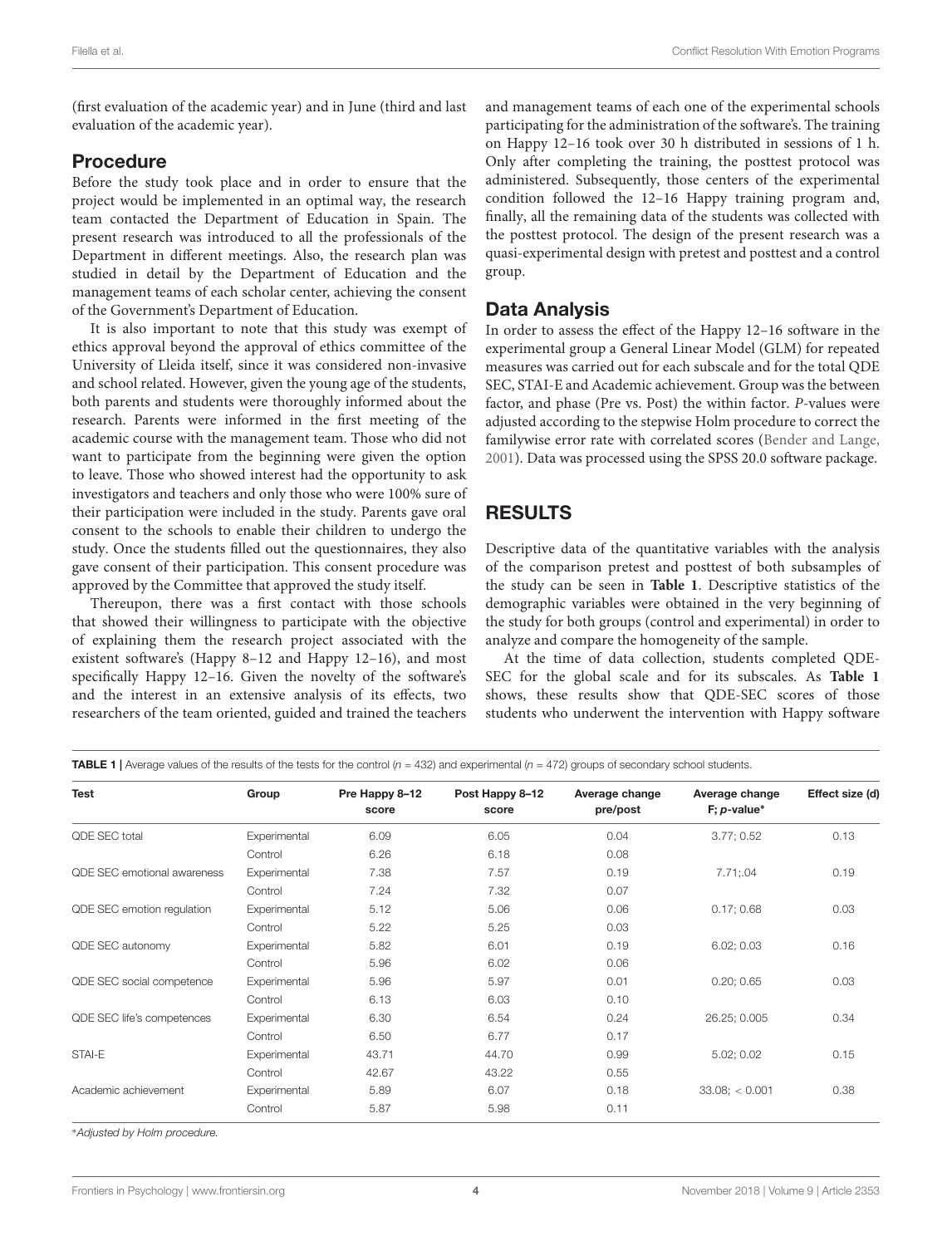in the experimental group significantly improved. The students composing the control group did not show that same improvement in their scores. However, it is important to strike the fact that the global score of QDE-SEC, although it showed a great tendency, it did not become statistically significant. Additionally, the effect size was smaller than 0.15 ( $d = 0.13$ ), suggesting that there may not be any effect [\(Hattie,](#page-6-38) [2009\)](#page-6-38). For this reason, it was highly important to study in an individual fashion each one of the subscales of the instrument. In this second part of the analysis, as it is shown in **[Table 1](#page-3-0)**, three scales showed a statistically significant difference among the experimental and the control group after the implementation of the program: emotional awareness [ $F(7.71)$ ;  $p < 0.01$ ], emotional autonomy [ $F(6.02)$ ;  $p < 0.01$ ] and life's competences [ $F(26.25)$ ;  $p < 0.001$ ]. However, size effects remained small ranging from 0.17 to 0.34).

Regarding social competences and emotion regulation subscales, no statistically significant changes were observed, although a small effect size was observed (see **[Table 1](#page-3-0)**), which may explain the fact that the global scale did not result statistically significant.

As it was explained above, anxiety was also a relevant variable measured in the study for all students. The outcome obtained shows that there is a statistically significant increase in the levels of anxiety of those students that composed the experimental group  $[F(5.02); p = 0.002; d = 0.15]$ , which is an unexpected result which may require an adjustment in the author's approach.

Differently, academic results showed an important and statistically significant increase as well as a medium size effect in the experimental group after the students benefited from the training program with Happy 12–16. This important improvement was not observed in the control group.

# **DISCUSSION**

Contrary to popular belief, evidence shows that those conflict situations that arise in the school context are closely related to the ability of the students to manage and control their emotions (e.g., [Webster-Stratton and Reid,](#page-6-34) [2004\)](#page-6-34). That is, those students who have more difficulties regulating their emotional states and being assertive will also show a greater involvement in conflicts

[\(Bisquerra,](#page-5-10) [2014;](#page-5-10) [Filella,](#page-6-39) [2014\)](#page-6-39). Also, a poor management of emotions and social skills has also been linked to a worsened academic achievement. Additionally, difficulties in regulating emotions can increase the vulnerability of the individual to develop symptoms of pathology or even full-blown anxiety or depression [\(Extremera and Fernández-Berrocal,](#page-6-30) [2004;](#page-6-30) [Spinrad](#page-6-40) [et al.,](#page-6-40) [2004;](#page-6-40) [Wolke et al.,](#page-7-0) [2012\)](#page-7-0).

For the last several years, there has been an important rise of programs specifically designed to improve social and emotional skills. This fact has greatly helped the development of new interventions and methods that have proved to be every time more promising for children and adolescents, both at the academic field and at the personal and social scopes [\(Greenberg](#page-6-26) [et al.,](#page-6-26) [2003\)](#page-6-26).

The goal of this present work was to explore the effects that a gamified program of social-emotional competencies may have among adolescents aged 12–16. The implementation of this method comes after several studies pointing out that the motivation of the students, who are very connected with interactive formats and technological advances, significantly increased when this type of programs are applied (for example, [Deterding,](#page-5-11) [2012\)](#page-5-11). At the same time, higher motivation levels improve the learning processes of the students and help teachers to carry out their professional tasks with greater ease (e.g., [McGonigal,](#page-6-41) [2011;](#page-6-41) [Gaggioli et al.,](#page-6-32) [2014\)](#page-6-32).

The results of the present research show that, as it was expected, those individuals that received training with the gamified program showed a higher and significant tendency to improve their emotional competencies. Differently, the control group did not show important changes in their levels of emotional competencies. However, it is important to note that the effect of the learning process in emotional skills was modest and that effect sizes were small for all the scales except of anxiety. This can be explained by the fact that variables such as the emotional competencies, which involve a certain amount of stability, require a long time to its total change and training.

It is also important to emphasize that there was a more clear and significant effect for emotional awareness than for other competencies. Far from being surprising, this effect is only understandable since it unquestionably constitutes a reflection of the natural acquisition of the emotional competences and its

|                                 | <b>EMOTIONAL REGULATION PROCESS</b>     |                                              |                                                                                                                                                                                                                       |                                                        |  |  |
|---------------------------------|-----------------------------------------|----------------------------------------------|-----------------------------------------------------------------------------------------------------------------------------------------------------------------------------------------------------------------------|--------------------------------------------------------|--|--|
|                                 | 1 <sup>ST</sup> STEP                    | 2 <sup>ND</sup> STEP                         | 3RD STEP                                                                                                                                                                                                              | 4 <sup>TH</sup> STEP                                   |  |  |
| NOIT                            | <b>EMOTIONAL AWARENESS</b>              | <b>TRAFFIC LIGHT</b>                         | <b>REGULATION STRATEGIES</b>                                                                                                                                                                                          | ASSERTIVE RESPONSE                                     |  |  |
| SITUA<br>٠<br><u>ပ</u><br>CONFI | Become aware of what you are<br>feeling | <b>STOP</b><br><b>BREATH</b><br><b>THINK</b> | Behavioural and<br>Cognitive Distraction<br>2. Show the Emotions:<br>Talk to a friend, write to<br>your friends<br>Ask for help<br>3.<br>Change your thoughts<br>5. Find a solution<br>6. Ask for help to an<br>adult | N (Name)<br>E (Emotion)<br>M (Motive)<br>O (Objective) |  |  |

<span id="page-4-0"></span>FIGURE 1 | Steps followed in the Happy software's following the emotional regulation process (GROP). All participants have to follow this steps when facing a conflict during the game. If the process is successfully completed, the participant will get a high score. Contrary to that, if the participant obtains a low score, the need of training the process will arise.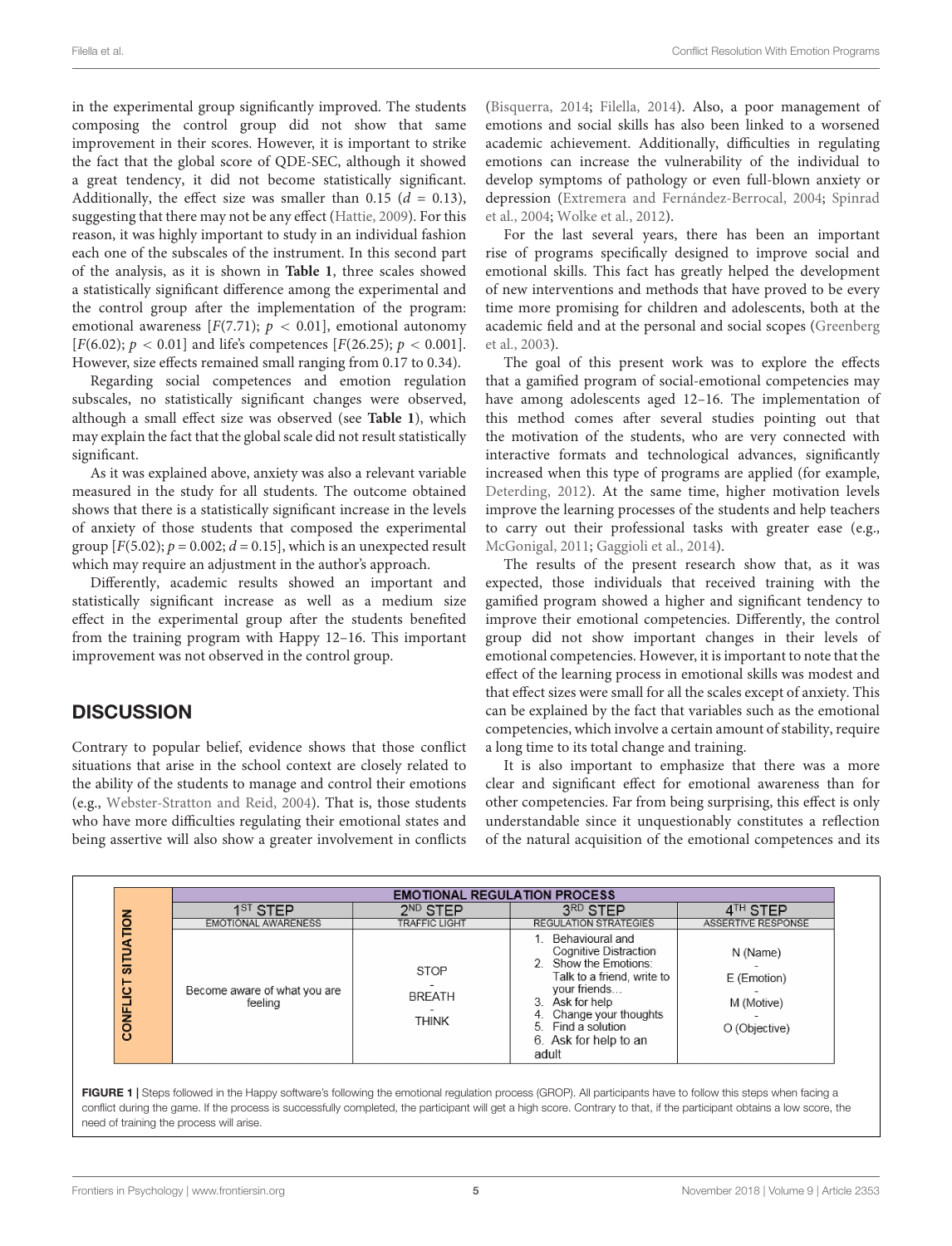training, which first requires or becoming aware of one's emotions (see **[Figure 1](#page-4-0)**; [Gross and John,](#page-6-12) [2003\)](#page-6-12).

Regarding the regulating process, our results showed a slower and more difficult pace for the acquisition of this particular skill, which can be explained by the traditional cognitive view that points out the difficulty of transformation in those beliefs or emotional processes that are very substantial in our core of thoughts [\(Beck et al.,](#page-5-12) [1979\)](#page-5-12). Despite this fact, results showed a high percentage of improvement in the post hoc questionnaire of CDE-SEC.

In a complementary manner, life competencies and autonomy also increased in a significant way in the experimental group and showed slightly higher effect sizes. These competencies, related to variables such as self-esteem and the capacity of the individual to independently managing oneself among different facets of life, responded in the expected way to the implemented program. As explained in the case of emotional awareness, these competencies are crucial in the development and improvement of the other skills, which are more complex and have a more stable nature, such as emotion regulation or social competencies [\(Spear and](#page-6-42) [Kulbok,](#page-6-42) [2004\)](#page-6-42).

On the other hand, the levels of anxiety-state that the students presented showed a tendency to grow in both groups. This fact, although not expected, is coincident with the previous evidence that indicates that anxiety can be a crucial factor during the development period of adolescence and that it can be attributed to this phase of the vital development [\(Boyd et al.,](#page-5-13) [2000](#page-5-13)[;Öhman](#page-6-11) [and Mineka,](#page-6-11) [2001;](#page-6-11) [Neil and Christensen,](#page-6-43) [2009\)](#page-6-43). Additionally, recent data indicates that anxiety disorders are among the most commonly experienced and diagnosed conditions of childhood and early adolescence [\(Grills-Taquechel and Ollendick,](#page-6-44) [2012\)](#page-6-44). Given this circumstance, it is important to take into account that, although there are different ways to appraise emotions among individuals, there is also an undeniable tight connection between emotion regulation and anxiety (e.g., [Amstadter,](#page-5-14) [2008\)](#page-5-14). Thus, there is a critical need to prevent the anxiety that students may

# **REFERENCES**

- <span id="page-5-4"></span>Aldao, A., Nolen-Hoeksema, S., and Schweizer, S. (2010). Emotion-regulation strategies across psychopathology: a meta-analytic review. Clin. Psychol. Rev. 30, 217–237. [doi: 10.1016/j.cpr.2009.11.004](https://doi.org/10.1016/j.cpr.2009.11.004)
- <span id="page-5-3"></span>Álvarez-García, D., Dobarro, A., Rodríguez, C., Núñez, J. C., and Álvarez, L. (2013). El consenso de normas de aula y su relación con bajos niveles de violencia escolar. Infanc. Aprendizaje 36, 199–217. [doi: 10.1174/021037013806196229](https://doi.org/10.1174/021037013806196229)
- <span id="page-5-14"></span>Amstadter, A. (2008). Emotion regulation and anxiety disorders. J. Anxiety Disord. 22, 211–221. [doi: 10.1016/j.janxdis.2007.02.004](https://doi.org/10.1016/j.janxdis.2007.02.004)
- <span id="page-5-5"></span>Balzarotti, S., Biassoni, F., Villani, D., Prunas, A., and Velotti, P. (2016). Individual differences in cognitive emotion regulation: implications for subjective and psychological well-being. J. Happiness Stud. 17, 125–143. [doi: 10.1007/s10902-](https://doi.org/10.1007/s10902-014-9587-3) [014-9587-3](https://doi.org/10.1007/s10902-014-9587-3)
- <span id="page-5-12"></span>Beck, A., Rush, J., Shaw, B., and Emery, G. (1979). Cognitive Therapy of Depression. New York, NY: Guilford Press.
- <span id="page-5-9"></span>Bender, R., and Lange, S. (2001). Adjusting for multiple testing—when and how? J. Clin. Epidemiol. 54, 343–349. [doi: 10.1016/S0895-4356\(00\)00314-0](https://doi.org/10.1016/S0895-4356(00)00314-0)
- <span id="page-5-10"></span>Bisquerra, R. (2014). Prevención del Acoso Escolar con Educación Emocional. Bilbao: Desclée de Brouwer. [doi: 10.5944/educxx1.1.10.297](https://doi.org/10.5944/educxx1.1.10.297)
- <span id="page-5-8"></span>Bisquerra Alzina, R., and Pérez Escoda, N. (2007). Las competencias emocionales. Educación XXI 10, 61–82. [doi: 10.5944/educxx1.1.10.297](https://doi.org/10.5944/educxx1.1.10.297)

feel since childhood by the development and enhancement of a proper management of emotional competences when possible [\(Davidson,](#page-5-7) [2012;](#page-5-7) [Pérez-Escoda et al.,](#page-6-31) [2014\)](#page-6-31).

In a different manner, among the variables of academic achievement, the tendency of improvement was significantly different in the experimental group and effect size was medium. Although previous studies point out the importance of social and emotional levels for the improvement of academic achievement, especially when mediated by variables such as engagement (for example, [Dotterer and Lowe,](#page-5-15) [2011\)](#page-5-15), these results are probably explained by the fact that the marks were gathered right after the training with the software at the end of the academic course. In this sense, a reassessment in the long term could yield more detailed results.

In future studies, the possibility of an assessment or a followup in the long term would be highly beneficial, bringing the possibility to study the durability of the effects of the training. Moreover, we believe that effect sizes can improve if intervention continues for a longer period of time. Due to the stable nature of certain variables, such as the competencies of emotion regulation or anxiety trait, which can have an effect in anxiety-state, research that embraces more than one academic course could possibly bring substantial evidence regarding the changes in the long term. In addition, future investigations should consider using other kind of measures that complement the subjective vision of psychometric assessment, such as social measures or even biological markers.

# AUTHOR CONTRIBUTIONS

GF designed, created, and participated in the process and creation of the study and the manuscript. AR-M was involved in the writing and creation of the manuscript. XO and JM-L contributed to the revision of the methodological aspects and helped in the creation of the article.

- <span id="page-5-6"></span>Blair, C., and Raver, C. (2015). School readiness and selfregulation: a developmental psychobiological approach. Annu. Rev. Psychol. 66, 711–731. [doi: 10.1146/annurev-psych-010814-01](https://doi.org/10.1146/annurev-psych-010814-015221) [5221](https://doi.org/10.1146/annurev-psych-010814-015221)
- <span id="page-5-13"></span>Boyd, C., Kostanski, M., Guillone, E., Ollendich, T., and Shek, D. (2000). Prevalence of anxiety and depression in Australian adolescents: comparisons with worldwide date. J. Genet. Psychol. 161, 479–492. [doi: 10.1080/](https://doi.org/10.1080/00221320009596726) [00221320009596726](https://doi.org/10.1080/00221320009596726)
- <span id="page-5-2"></span>Caballo, V., Arias, A., Calderero, M., Salazar, I., and Irurtia, M. (2011). Acoso escolar y ansiedad social en niños (I): análisis de su relación y desarrollo de nuevos instrumentos de evaluación. Behav. Psychol. 19, 591–609.
- <span id="page-5-1"></span>Cerezo, F. (2008). Acoso escolar. Efectos del bullying. Bol. Pediatr. 48, 353–358.
- <span id="page-5-7"></span>Davidson, R. (2012). El Perfil Emocional de tu Cerebro. Barcelona: Destino.
- <span id="page-5-11"></span>Deterding, S. (2012). Gamification: designing for motivation. Interactions 19, 14–17. [doi: 10.1145/2212877.2212883](https://doi.org/10.1145/2212877.2212883)
- <span id="page-5-0"></span>Dinkes, R., Kemp, J., Baum, K., and Snyder, T. (2009). Indicators of School Crime and Safety: (NCES 2010–012/NCJ 228478). Washington, DC: National Center for Education Statistics.
- <span id="page-5-15"></span>Dotterer, A. M., and Lowe, K. (2011). Classroom context, school engagement, and academic achievement in early adolescence. J. Youth Adolesc. 40, 1649–1660. [doi: 10.1007/s10964-011-9647-5](https://doi.org/10.1007/s10964-011-9647-5)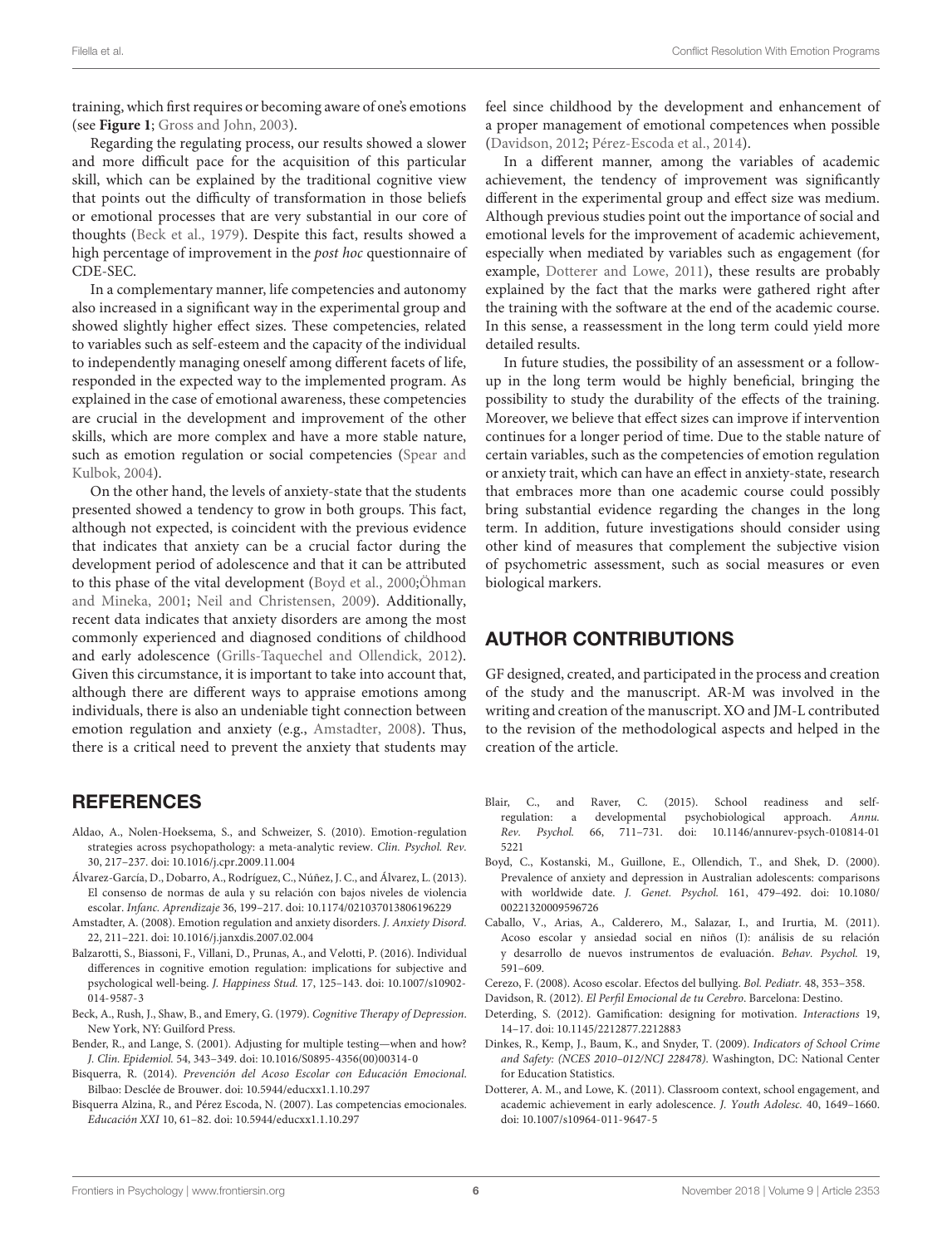- <span id="page-6-27"></span>Eisenberg, N., Spinrad, T. L., Fabes, R., Reiser, M., Cumberland, A., and Shepard, A. (2004). The relations of effortful control and impulsivity to children's resiliency and adjustment. Child Dev. 75, 25–46. [doi: 10.1111/j.1467-8624.2004.00](https://doi.org/10.1111/j.1467-8624.2004.00652.x) [652.x](https://doi.org/10.1111/j.1467-8624.2004.00652.x)
- <span id="page-6-7"></span>Extremera, N., and Fernández-Berrocal, P. (2003). La inteligencia emocional en el contexto educativo: hallazgos científicos de sus efectos en el aula. Re. Educ. 332, 97–116.
- <span id="page-6-30"></span>Extremera, N., and Fernández-Berrocal, P. (2004). El uso de las medidas de habilidad en el ámbito de la inteligencia emocional. Bol. Psicol. 80, 59–77.
- <span id="page-6-39"></span>Filella, G. (2014). Apprendre a Conduire. Barcelona: Barcanova.
- <span id="page-6-10"></span>Filella, G., Cabello, E., Pérez-Escoda, N., and Ros-Morente, A. (2016). Evaluación del programa de Educación Emocional "Happy 8-12" para la resolución asertiva de conflictos entre iguales. Electron. J. Res. Educ. Psychol. 14, 582–601. [doi: 10.14204/ejrep.40.15164](https://doi.org/10.14204/ejrep.40.15164)
- <span id="page-6-21"></span>Filella, G., Ribes, R., Agulló, M., and Soldevila, A. (2002). Formación del profesorado: asesoramiento sobre educación emocional en centros escolares de infantil y primaria. Educar 30, 159–167.
- <span id="page-6-0"></span>Gabarda, V. (2014). Bullying en el aula: aprende que tipos de bullying existen, cuáles son los factores de riesgo y cómo detectarlo. Universidad Int. Valencia. 1, 10–18.
- <span id="page-6-32"></span>Gaggioli, A., Pallavicini, F., Morganti, L., Serino, S., Scaratti, C., Briguglio, M., et al. (2014). Experiential virtual scenarios with real-time monitoring (interreality) for the management of psychological stress: a block randomized controlled trial. J. Med. Internet Res. 16, 93–111. [doi: 10.2196/jmir.](https://doi.org/10.2196/jmir.3235) [3235](https://doi.org/10.2196/jmir.3235)
- <span id="page-6-26"></span>Greenberg, M., Weissberg, R., O'Brien, M., Zins, J., Fredericks, L., Resink, H., et al. (2003). Enhancing school-based prevention and youth development through coordinated social, emotional, and academic learning. Am. Psychol. 58, 466–474. [doi: 10.1037/0003-066X.58.6-7.466](https://doi.org/10.1037/0003-066X.58.6-7.466)
- <span id="page-6-25"></span>Greenberg, M. T., and Kusché, C. A. (2006). "Building social and emotional competence: the PATHS curriculum. The PATHS curriculum," in Handbook of School Violence and School Safety: From Research to Practice, eds S. R. Jimerson and M. Furlong (Mahwah, NJ: Lawrence Erlbaum Associates Publishers), 395–412.
- <span id="page-6-44"></span>Grills-Taquechel, A. E., and Ollendick, T. H. (2012). Phobic and Anxiety Disorders in Children and Adolescents. Cambridge, MA: Hogrefe Publishers.
- <span id="page-6-35"></span>Gross, J. (2007). Handbook of Emotion Regulation. New York, NY: Guilford Press.
- <span id="page-6-12"></span>Gross, J. J., and John, O. P. (2003). Individual differences in two emotion regulation processes: implications for affect, relationships, and well-being. J. Pers. Soc. Psychol. 85, 348–362. [doi: 10.1037/0022-3514.85.2.348](https://doi.org/10.1037/0022-3514.85.2.348)
- <span id="page-6-13"></span>Gross, J. J., and Muñ;oz, R. F. (1995). Emotion regulation and mental health. Clin. Psychol. Sci. Pract. 2, 151–164. [doi: 10.1111/j.1468-2850.1995.tb00036.x](https://doi.org/10.1111/j.1468-2850.1995.tb00036.x)
- <span id="page-6-22"></span>Güell, M., and Muñoz, J. (2003). Educación Emocional. Programa Para la Educación Secundaria Postobligatoria. Barcelona: Praxis-Wolters Kluwer.
- <span id="page-6-15"></span>Harrison, A., Sullivan, S., Tchanturia, K., and Treasure, J. (2010). Emotional functioning in eating disorders: attentional bias, emotion recognition and emotion regulation. Psychol. Med. 40, 1887–1897. [doi: 10.1017/](https://doi.org/10.1017/S0033291710000036) [S0033291710000036](https://doi.org/10.1017/S0033291710000036)
- <span id="page-6-38"></span>Hattie, J. (2009). Visible Learning: A Synthesis of Meta-Analyses in Education. London: Routledge.
- <span id="page-6-29"></span>Jiménez, M. (2009). Inteligencia emocional y rendimiento escolar: estado actual de la cuestión. Rev. Latinoam. Psicol. 41, 69–79.
- <span id="page-6-2"></span>Kasen, S., Berenson, K., Cohen, P., and Johnson, J. G. (2004). "The effects of school climate on changes in aggressive and other behaviors related to bullying," in Bullying in American Schools: A Social Ecological Perspective on Prevention and Intervention, eds D. L. Espelage and S. M. Swearer (Mahwah, NJ: Lawrence Erlbaum), 187–210.
- <span id="page-6-24"></span>López-Cassà, E. (2005). La educación emocional en la educación infantil. Rev. Interuniversitaria Formación Profesorado 19, 153–167.
- <span id="page-6-4"></span>Martorell, C., González, R., Rasal, P., and Estellés, R. (2009). Convivencia e inteligencia emocional en niños en edad escolar. Eur. J. Educ. Psychol. 2, 69–78. [doi: 10.30552/ejep.v2i1.18](https://doi.org/10.30552/ejep.v2i1.18)
- <span id="page-6-41"></span>McGonigal, J. (2011). Reality is Broken: Why Games Make us Better and How they Can Change the World. Nueva. New York, NY: Penguin press.
- <span id="page-6-19"></span>Miñaca-Laprida, M. I., Hervás, M., and Laprida-Martín, I. (2013). Análisis de programas relacionados con la Educación Emocional desde el modelo propuesto por Salovey y Mayer. Rev. Educ. Soc. 17, 1–17.
- <span id="page-6-14"></span>Murray, S. L. (2005). Regulating the risks of closeness a relationship specific sense of felt security. Curr. Dir. Psychol. Sci. 14, 74–78. [doi: 10.1111/j.0963-7214.2005.](https://doi.org/10.1111/j.0963-7214.2005.00338.x) [00338.x](https://doi.org/10.1111/j.0963-7214.2005.00338.x)
- <span id="page-6-43"></span>Neil, A., and Christensen, H. (2009). Efficacy and effectiveness of school-based prevention and early intervention programs for anxiety. Clin. Psychol. Rev. 29, 208–215. [doi: 10.1016/j.cpr.2009.01.002](https://doi.org/10.1016/j.cpr.2009.01.002)
- <span id="page-6-11"></span>Öhman, A., and Mineka, S. (2001). Fears, phobias and preparedness: toward and evolved module of fear and fear learning. Psychol. Rev. 108, 483–522. [doi: 10.1016/j.cpr.2009.01.002](https://doi.org/10.1016/j.cpr.2009.01.002)
- <span id="page-6-16"></span>Ortega, R. (2006). "La convivencia: un modelo de prevención de la violencia," in A Moreno and MP Soler. La Convivencia en las Aulas, Problemas y Soluciones, eds A. Moreno and M. P. Soler (Madrid: Ministerio de Educación y Ciencia). [doi:](https://doi.org/10.1037/0033-295X.108.3.483) [10.1037/0033-295X.108.3.483](https://doi.org/10.1037/0033-295X.108.3.483)
- <span id="page-6-6"></span>Ortega, R. (2010). Treinta Años de Investigación y Prevención del "Bullying" y la Violencia Escolar. En Agresividad Injustificada, Bullying y Violencia Escolar. Madrid: Alianza Editorial.
- <span id="page-6-20"></span>Pascual, V., and Cuadrado, M. (2001). Educación Emocional: Programa de Actividades Para Educación Secundaria Obligatoria. Barcelona: CISS-PRAXIS.
- <span id="page-6-17"></span>Pena, M., and Repetto, E. (2008). Estado de la investigación en España sobre Inteligencia Emocional en el ámbito educativo. Rev. Electrón. Investig. Psicoeduc. 6, 400–420.
- <span id="page-6-18"></span>Pérez-Escoda, N., Filella, G., Bisquerra, R., and Alegre, A. (2012). Desarrollo de la competencia emocional de maestros y alumnos en contextos escolares. Electron. J. Res. Educ. Psychol. 10, 1183–1208.
- <span id="page-6-8"></span>Pérez-Escoda, N., Filella, G., Soldevila, A., and Fondevila, A. (2013). Evaluación de un programa de educación emocional para profesorado de primaria. Educación XXI 16, 233–254.
- <span id="page-6-31"></span>Pérez-Escoda, N., Torrado, M., López-Cassà, E., and Fernández Arranz, M. (2014). Competencias Emocionales y Ansiedad en la Educación Primaria. I Congreso Internacional de Educación Emocional (X Jornadas de Educación Emocional). Barcelona: University of Barcelona.
- <span id="page-6-5"></span>Pérez-Fuentes, M. C., Gázquez, J. J. L., Molero, M. D. M. J., García, M. M. D., and Botella, I. M. (2011). Rendimiento académico y conductas antisociales y delictivas en alumnos de Educación Secundaria Obligatoria. Int. J. Psychol. Psychol. Ther. 11, 401–412.
- <span id="page-6-28"></span>Pérez-González, J. C. (2008). Propuesta para la evaluación de programas de educación socioemocional. Electron. J. Res. Educ. Psychol. 15, 523–546.
- <span id="page-6-23"></span>Renom, A. (2003). Educación Emocional. Programa Para Educación Primaria (6-12 Años). Barcelona: Praxis.
- <span id="page-6-37"></span>Seisdedos, N. (1982). STAI Cuestionario de Ansiedad Estado-Rasgo Adaptación Española del Cuestionario y Redacción del Manual. Madrid: TEA Ediciones.
- <span id="page-6-36"></span>Spielberger, C. D. (1973). Inventario de Ansiedad Estado – Rasgo para Niños, STAIC. Palo Alto, CA: Consulting Psychologists Press.
- <span id="page-6-9"></span>Romera, E., Rodríguez, S., and Ortega, R. (2015). Childrens perceptions of bullying among peers trough the use of graphic representation. Cult. Educ. 27, 158–185. [doi: 10.1080/11356405.2015.1006850](https://doi.org/10.1080/11356405.2015.1006850)
- <span id="page-6-1"></span>Save the Children (2015). Violencia Contra la Infancia, Hacia una Estrategia Integral. Madrid: ONG Fundación Save The Children.
- <span id="page-6-42"></span>Spear, H. J., and Kulbok, P. (2004). Autonomy and adolescence: a concept analysis. Public Health Nur. 21, 144–152. [doi: 10.1111/j.0737-1209.2004.021](https://doi.org/10.1111/j.0737-1209.2004.021208.x) [208.x](https://doi.org/10.1111/j.0737-1209.2004.021208.x)
- <span id="page-6-40"></span>Spinrad, T., Eisenberg, N., Harris, E., Hanish, L., Fabes, A., Kupanoff, K., et al. (2004). The relation of children's everyday nonsocial peer play behavior to their emotionality, regulation, and social functioning. Dev. Psychol. 40, 67–80. [doi: 10.1037/0012-1649.40.1.67](https://doi.org/10.1037/0012-1649.40.1.67)
- <span id="page-6-33"></span>Villani, D., Carissoli, C., Triberti, S., Marchetti, A., Gilli, G., and Riva, G. (2018). Videogames for emotion regulation: a systematic review. Games Health J. 7, 85–99. [doi: 10.1089/g4h.2017.0108](https://doi.org/10.1089/g4h.2017.0108)
- <span id="page-6-3"></span>Wang, W., Vaillancourt, T., Brittaing, H., McDougall, P., Kygsman, A., Smith, D., et al. (2014). School climate, peer victimization, and academic achievement: results from a multi-informant study. Sch. Psychol. Q. 29, 360–377. [doi: 10.1037/](https://doi.org/10.1037/spq0000084) [spq0000084](https://doi.org/10.1037/spq0000084)
- <span id="page-6-34"></span>Webster-Stratton, C., and Reid, M. J. (2004). Strengthening social and emotional competence in young children—The foundation for early school readiness and success: incredible years classroom social skills and problemsolving curriculum. Infants Young Child. 17, 96–113. [doi: 10.1097/00001163-](https://doi.org/10.1097/00001163-200404000-00002) [200404000-00002](https://doi.org/10.1097/00001163-200404000-00002)